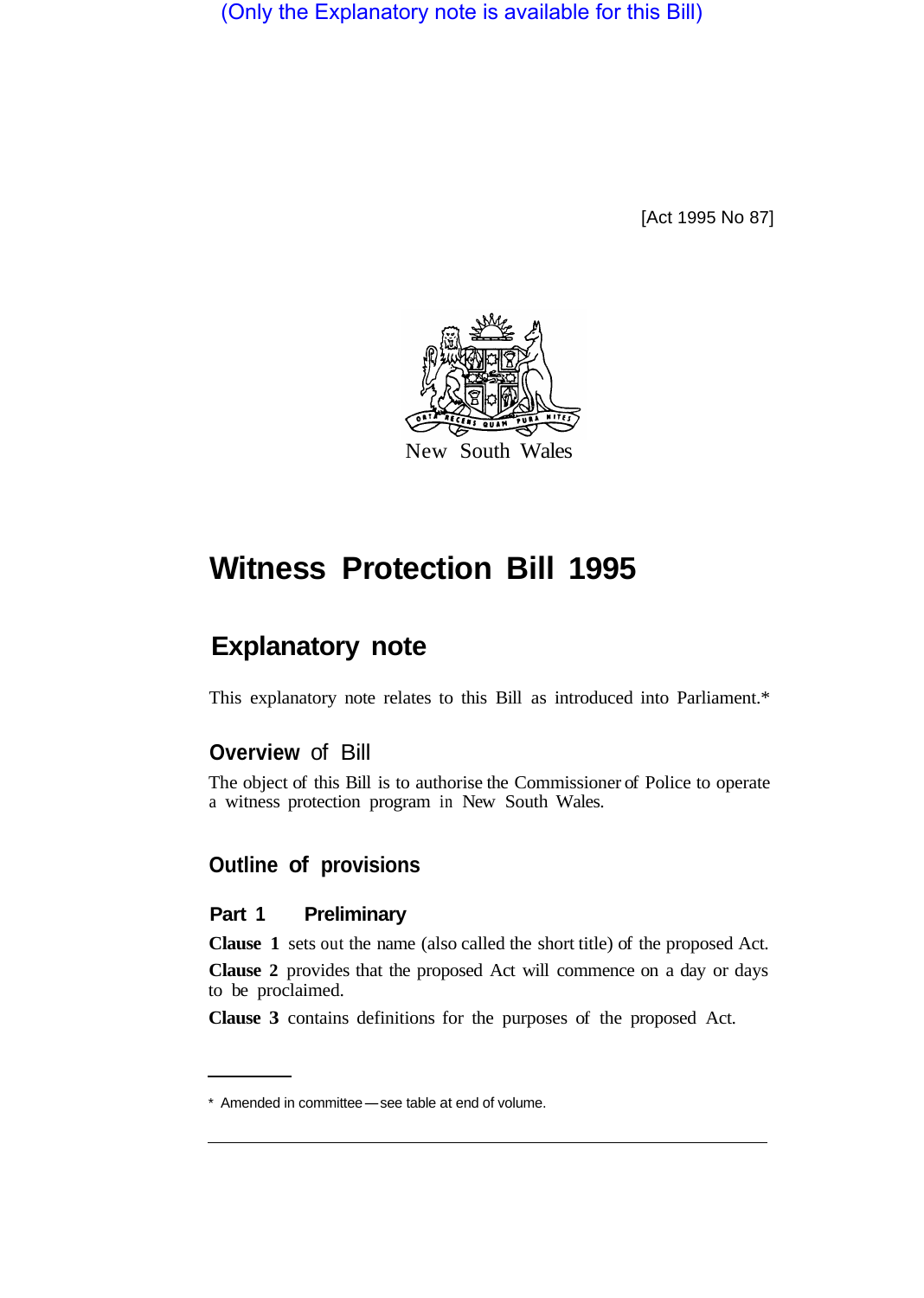Explanatory note

**Clause 4** defines who is a *witness* for the purposes of the proposed Act. The definition includes family members of a witness if they require protection or assistance under the proposed Act.

#### **Part 2 Witness protection program**

**Clause 5** authorises the Commissioner of Police, through a witness protection program, to provide for the safety and welfare of witnesses.

**Clause 6** gives the Commissioner the sole responsibility of deciding whether to include a witness in the program. A witness must agree to be included and must enter into a memorandum of understanding.

**Clause 7** specifies the things to which the Commissioner must have regard in deciding whether to include a witness in the program.

**Clause 8** specifies the scope and requirements of a memorandum of understanding and makes provision for the manner of its execution.

**Clause 9** enables a memorandum of understanding to be varied with the consent of the witness and the Commissioner.

**Clause 10** enables the provision of temporary protection to a witness pending full assessment for inclusion in the program.

**Clause 11** enables the protection and assistance provided to a witness under the program to be terminated at the request of the witness or by decision of the Commissioner.

**Clause 12** enables a witness to obtain a review of the decision of the Commissioner to terminate the provision to the witness of protection and assistance under the program.

**Clause 13** specifies the time at which a decision of the Commissioner to terminate the protection and assistance provided to a witness under the program takes effect.

#### **Part 3 Protecting witnesses from identification**

**Clause 14** empowers the Commissioner to apply for documents that will enable a witness to change his or her identity or that will otherwise protect a witness.

**Clause 15** enables the Commissioner to apply for a Supreme Court order (a *witness protection order)* to make entries in the register of births or the register of marriages or for the issue of identifying documents for a witness in the witness's new identity.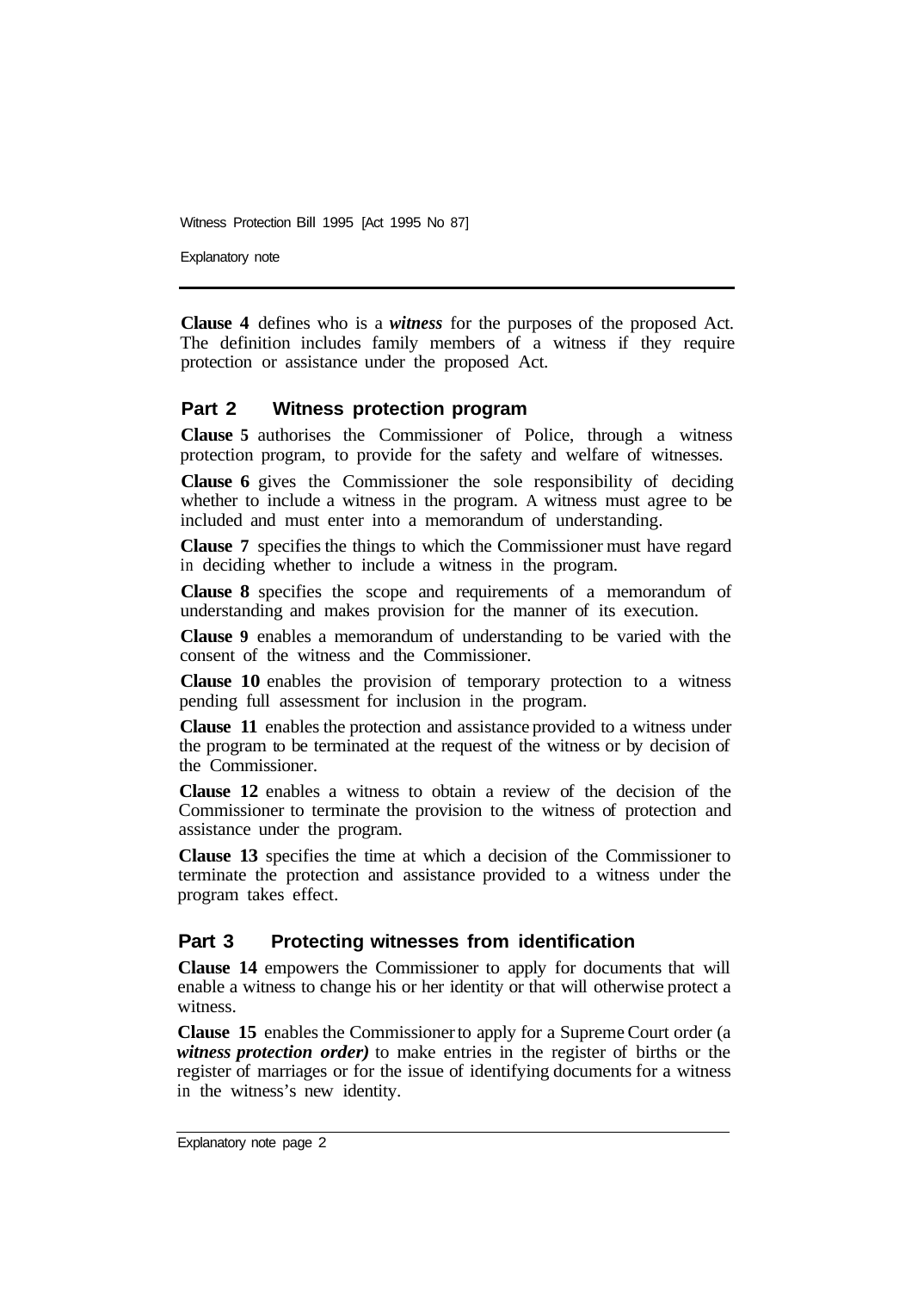Explanatory note

**Clause 16** provides that the Supreme Court is to conduct its proceedings under this Part of the proposed Act in the absence of the public.

**Clause 17** specifies the matters about which the Supreme Court must be satisfied before it can make a witness protection order.

**Clause 18** specifies the action that may or must be taken in order to give effect to a witness protection order.

**Clause 19** validates the making of entries in the register of births or the register of marriages in accordance with a witness protection order and regulates the circumstances in which those entries may be cancelled.

**Clause 20** imposes restrictions on the marriage (or remarriage) of a witness who has been provided with a new identity.

**Clause 21** sets out the procedure by which the former identity of a witness who has been provided with a new identity may be restored.

**Clause 22** makes it an offence to use a document issued by the Registrar of Births, Deaths and Marriages relating to the former identity of a witness who has been provided with a new identity.

**Clause 23** makes it an offence to reveal the change in a witness's identity.

**Clause 24** enables a witness who has been provided with a new identity to refuse to disclose his or her former identity if the witness would otherwise be required by law to do so.

**Clause 25** makes provision for the disclosure to a court in criminal proceedings brought against a witness who has been provided with a new identity of the witness's criminal record under his or her former identity.

**Clause 26** establishes procedures to protect the identity of a witness who is called to give evidence before a court, tribunal or commission.

**Clause 27** prevents new identifying documentation being provided to a witness if it represents that the witness has **a** qualification that he or she does not have or is entitled to a benefit that he or she is not entitled to.

**Clause 28** enables the Commissioner to make commercial arrangements for a witness so as not to reveal his or her former identity.

**Clause 29** enables the Commissioner to take action to ensure the rights of a witness are protected and that a witness meets his or her legal obligations.

**Clause 30** enables the Commissioner to take action to ensure that a witness does not avoid obligations incurred by, or restrictions imposed on, the witness before the witness was provided with a new identity.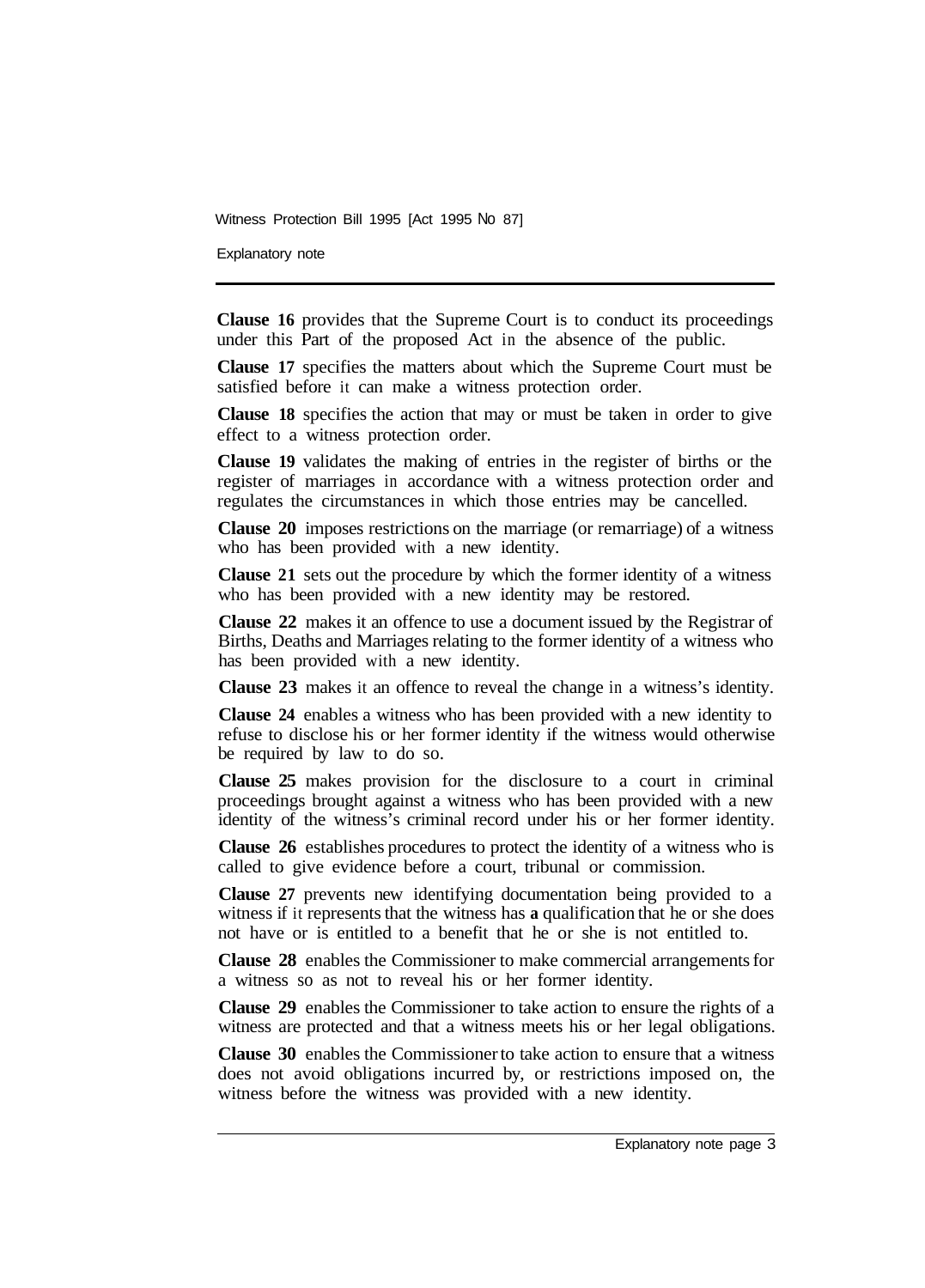Explanatory note

**Clause 31** enables the Commissioner to prevent money paid to a witness under the witness protection program from being taken from the witness under the *Confiscation of Proceeds of Crime Act 1989.* 

#### **Part 4 Miscellaneous**

**Clause 32** makes it an offence to disclose information about the identity or location of a person who is, or has been, a witness under protection under the proposed Act or a complementary witness protection law of another Australian jurisdiction or to disclose information that compromises the security of such a person.

**Clause 33** makes it an offence for a person who is, or has been, a witness under protection to disclose that he or she, or a member of his or her family, has entered into a memorandum of understanding under the proposed Act or to disclose information obtained as a result of certain things done under the proposed Act.

**Clause 34** protects persons engaged in the administration of the proposed Act from being compelled to disclose information obtained in the course of their administration.

**Clause 35** controls the issue of New South Wales identity documents to persons on witness protection programs conducted by the Commonwealth, another State or a Territory.

**Clause 36** enables the Commissioner to make arrangements with other police and law enforcement agencies throughout Australia *(approved authorities)* about matters connected with the administration of witness protection laws of other Australian jurisdictions.

**Clause 37** enables the Minister administering the proposed Act to authorise approved authorities to exercise functions conferred on the Commissioner for the purposes of any arrangement made under clause 36.

**Clause 38** enables the Commissioner to give information to approved authorities concerning witnesses who have been provided with a new identity or relocated under the proposed Act.

**Clause 39** enables the Commissioner to delegate functions under the proposed Act to certain members of the Police Service.

**Clause 40** confers an immunity from legal proceedings on persons exercising functions in good faith under the proposed Act.